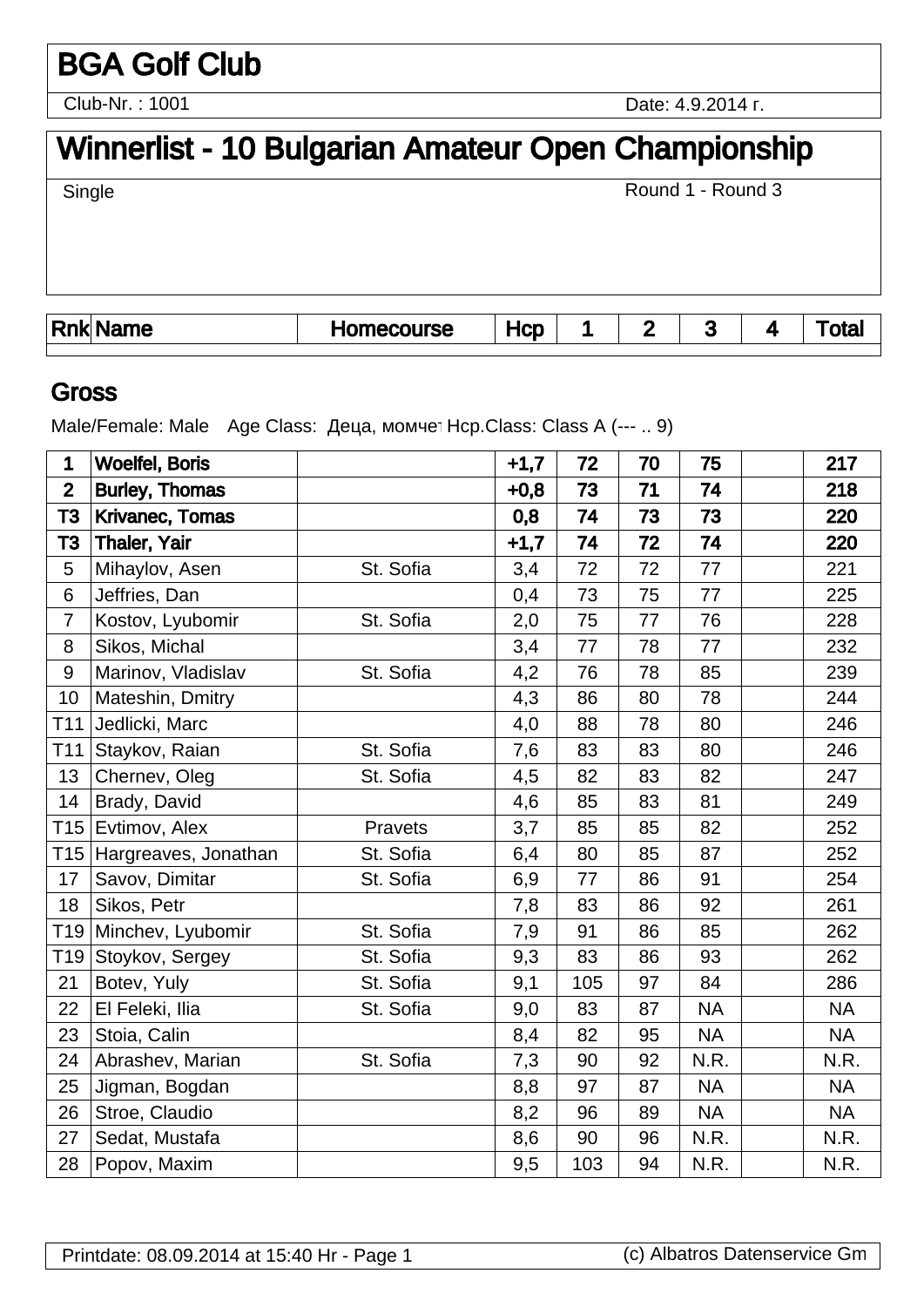| Rnk  Name | Homecourse | Hcp |  |  | otal |
|-----------|------------|-----|--|--|------|
|           |            |     |  |  |      |

#### **Gross**

Male/Female: Male Age Class:  $\qquad,$  Hcp Class: Class A (--- .. 9)

| 29              | Pescariu, Dinu   |           | 4,1 | 82 | N.R. | <b>NA</b> | N.R. |
|-----------------|------------------|-----------|-----|----|------|-----------|------|
| 30              | Popa, Tiberius   |           | 9,1 | 86 | N.R. | <b>NA</b> | N.R. |
| T31             | Kovacs, Nicolae  |           | 5,7 | 88 | N.R. | <b>NA</b> | N.R. |
| T <sub>31</sub> | Negoita, Bruno   |           | 9,1 | 88 | N.R. | <b>NA</b> | N.R. |
| 33              | Tchakarov, Boris | St. Sofia | 4,0 | 90 | N.R. | N.R.      | N.R. |
| 34              | Marcu, Razvan    |           | 6,5 | 92 | N.R. | <b>NA</b> | N.R. |
| 35              | Chasapis, George |           | 8,0 | 96 | N.R. | <b>NA</b> | N.R. |

#### Net

| 1              | Mihaylov, Asen         | St. Sofia | 3,4    | 67 | 68   | 73        | 208       |
|----------------|------------------------|-----------|--------|----|------|-----------|-----------|
| $\overline{2}$ | <b>Krivanec, Tomas</b> |           | 0,8    | 73 | 72   | 72        | 217       |
| T <sub>3</sub> | Staykov, Raian         | St. Sofia | 7,6    | 74 | 74   | 71        | 219       |
| T <sub>3</sub> | Kostov, Lyubomir       | St. Sofia | 2,0    | 72 | 74   | 73        | 219       |
| 5              | Sikos, Michal          |           | 3,4    | 73 | 74   | 73        | 220       |
| 6              | Burley, Thomas         |           | $+0,8$ | 74 | 72   | 75        | 221       |
| $\overline{7}$ | Jeffries, Dan          |           | 0,4    | 72 | 74   | 76        | 222       |
| T <sub>8</sub> | Woelfel, Boris         |           | $+1,7$ | 74 | 72   | 77        | 223       |
| T <sub>8</sub> | Marinov, Vladislav     | St. Sofia | 4,2    | 70 | 73   | 80        | 223       |
| 10             | Thaler, Yair           |           | $+1,7$ | 76 | 74   | 76        | 226       |
| 11             | Savov, Dimitar         | St. Sofia | 6,9    | 68 | 77   | 82        | 227       |
| 12             | Hargreaves, Jonathan   | St. Sofia | 6,4    | 72 | 77   | 79        | 228       |
|                | T13 Mateshin, Dmitry   |           | 4,3    | 81 | 75   | 73        | 229       |
|                | T13 Chernev, Oleg      | St. Sofia | 4,5    | 76 | 77   | 76        | 229       |
| T13            | Stoykov, Sergey        | St. Sofia | 9,3    | 72 | 75   | 82        | 229       |
| T16            | Jedlicki, Marc         |           | 4,0    | 83 | 73   | 75        | 231       |
|                | T16 Brady, David       |           | 4,6    | 79 | 77   | 75        | 231       |
|                | T16 Sikos, Petr        |           | 7,8    | 73 | 76   | 82        | 231       |
| 19             | Minchev, Lyubomir      | St. Sofia | 7,9    | 81 | 76   | 75        | 232       |
| 20             | Evtimov, Alex          | Pravets   | 3,7    | 80 | 80   | 77        | 237       |
| 21             | Botev, Yuly            | St. Sofia | 9,1    | 94 | 86   | 73        | 253       |
| 22             | El Feleki, Ilia        | St. Sofia | 9,0    | 72 | 76   | <b>NA</b> | <b>NA</b> |
| 23             | Stoia, Calin           |           | 8,4    | 72 | 85   | <b>NA</b> | <b>NA</b> |
| 24             | Jigman, Bogdan         |           | 8,8    | 86 | 76   | <b>NA</b> | <b>NA</b> |
| 25             | Abrashev, Marian       | St. Sofia | 7,3    | 81 | 83   | N.R.      | N.R.      |
| 26             | Stroe, Claudio         |           | 8,2    | 86 | 79   | <b>NA</b> | <b>NA</b> |
| 27             | Sedat, Mustafa         |           | 8,6    | 80 | 85   | N.R.      | N.R.      |
| 28             | Popov, Maxim           |           | 9,5    | 92 | 82   | N.R.      | N.R.      |
| 29             | Popa, Tiberius         |           | 9,1    | 75 | N.R. | <b>NA</b> | N.R.      |
| T30            | Pescariu, Dinu         |           | 4,1    | 77 | N.R. | <b>NA</b> | N.R.      |
|                | T30 Negoita, Bruno     |           | 9,1    | 77 | N.R. | <b>NA</b> | N.R.      |

Printdate: 08.09.2014 at 15:40 Hr - Page 2 (c) Albatros Datenservice Gm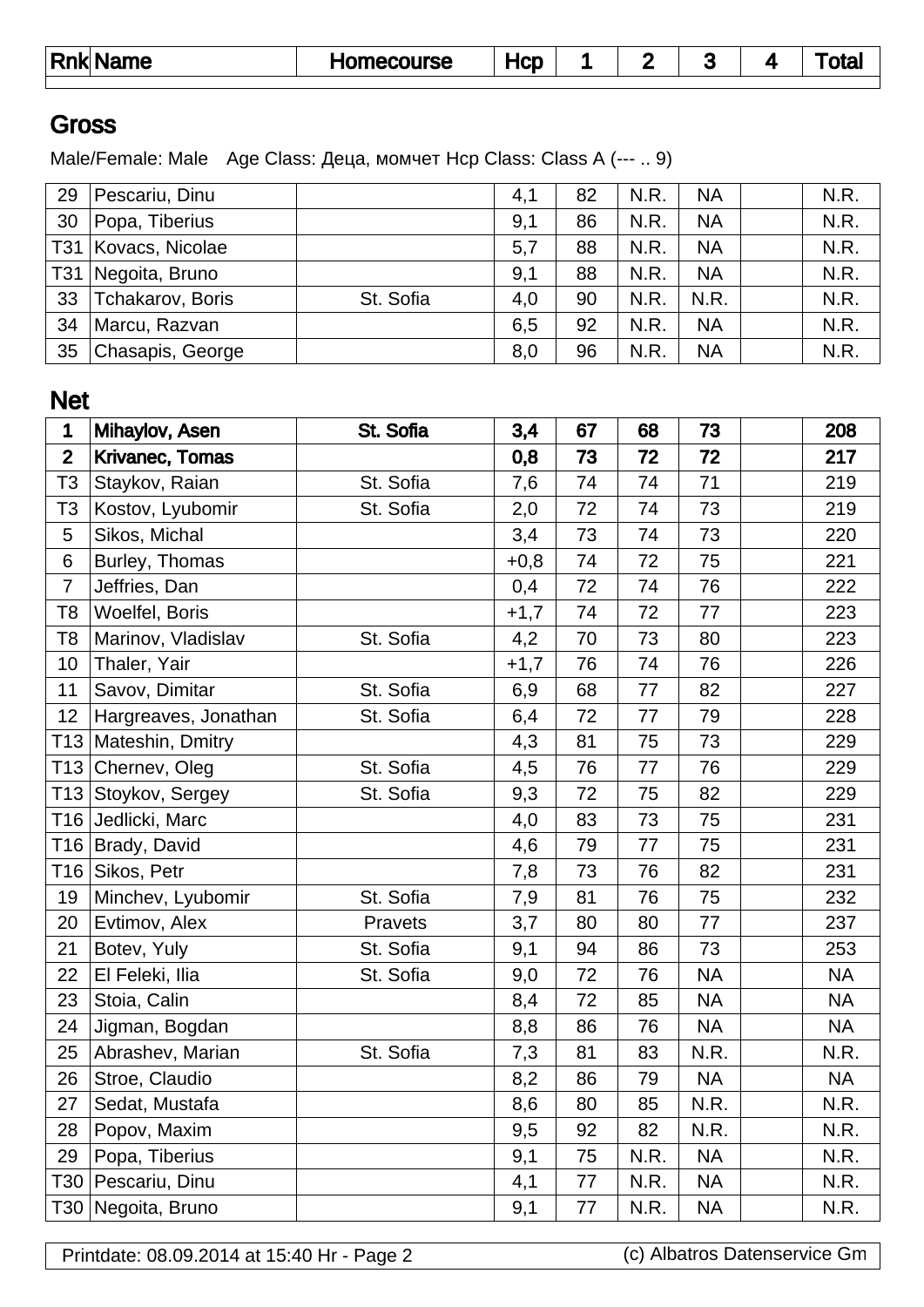|    | <b>Rnk Name</b>  | Homecourse | Hcp |    | 2    | 3         | <sup>-</sup> otal |
|----|------------------|------------|-----|----|------|-----------|-------------------|
|    |                  |            |     |    |      |           |                   |
| 32 | Kovacs, Nicolae  |            | 5,7 | 81 | N.R. | <b>NA</b> | N.R.              |
| 33 | Marcu, Razvan    |            | 6,5 | 84 | N.R. | NA        | N.R               |
| 34 | Tchakarov, Boris | St. Sofia  | 4,0 | 85 | N.R. | N.R.      | N.R               |
| 35 | Chasapis, George |            | 8,0 | 86 | N.R. | <b>NA</b> | N.R               |

## **Gross**

Male/Female: Femal Age Class:  $\qquad,$  Hcp Class: Class A (--- .. 9)

|   | Seldemirova, Sofia | St. Sofia | 2,8 | 76 | 83 | 78 | 237 |
|---|--------------------|-----------|-----|----|----|----|-----|
| ◠ | Morozova, Sofia    |           | 2,5 | 81 | 79 | 79 | 239 |
| ◠ | Simeonova, Ivana   | St. Sofia | 7,5 | 88 | 81 | 81 | 250 |
|   | Skokanska, Stefani |           | 9,0 | 82 | 86 | 87 | 255 |

### Net

|   | Skokanska, Stefani |           | 9.0 | 72 | 76 |    | 225 |
|---|--------------------|-----------|-----|----|----|----|-----|
|   | Simeonova, Ivana   | St. Sofia | 7,5 | 80 | 73 | 73 | 226 |
| 2 | Seldemirova, Sofia | St. Sofia | 2,8 | 73 | 80 | 75 | 228 |
|   | ⊥Morozova, Sofia   |           | 2,5 | 78 | 76 | 76 | 230 |

# **Gross**

Male/Female: Male Age Class: Fig. 31 Mcp Class: Class A (--- .. 9)

| 1              | Wray, Rick          |                | 0,1 | 77   | 78   | 81        | 236       |
|----------------|---------------------|----------------|-----|------|------|-----------|-----------|
| $\overline{2}$ | Rogut, Alan         | <b>Pravets</b> | 2,6 | 79   | 78   | 83        | 240       |
| T3             | Rigsby, Jimmy       |                | 2,1 | 80   | 79   | 84        | 243       |
| T <sub>3</sub> | Kralchev, Stefan    | St. Sofia      | 6,3 | 81   | 78   | 84        | 243       |
| 5              | Dixon, Richard      |                | 7,9 | 80   | 81   | 88        | 249       |
| 6              | Dieter, Sadar       |                | 5,1 | 89   | 81   | 80        | 250       |
| $\overline{7}$ | McNeil, Scott       |                | 7,1 | 85   | 87   | 83        | 255       |
| 8              | Reid, Leroy         | <b>Pravets</b> | 8,9 | 83   | 83   | 91        | 257       |
| 9              | Marcu, Constantin   |                | 9,1 | 92   | 85   | 84        | 261       |
| 10             | Schneider, Klaus    |                | 4,7 | 86   | 89   | 87        | 262       |
| 11             | Underwood, Seth     | <b>Pravets</b> | 8,1 | 91   | 88   | 85        | 264       |
| 12             | Mitchell, Philip    |                | 9,1 | 94   | 87   | 88        | 269       |
| 13             | Eftimie, Nick       |                | 9,1 | 93   | 92   | <b>NA</b> | <b>NA</b> |
| 14             | Anastasov, Rumen    | <b>Pravets</b> | 6,7 | 85   | N.R. | <b>NA</b> | N.R.      |
| 15             | Segarceanu, Florin  |                | 9,0 | 86   | N.R. | NA        | N.R.      |
| 16             | Coatsworth, Michael |                | 9,5 | 112d | 94   | 89        | 295d      |

#### Net

|   | Dixon, Richard    |                | 7.9 | 74 | 73 | 80 | 224 |
|---|-------------------|----------------|-----|----|----|----|-----|
|   | Kralchev, Stefan  | St. Sofia      | 6,3 | 75 | 72 | 78 | 225 |
| າ | Reid, Leroy       | <b>Pravets</b> | 8,9 | 74 | 74 | 82 | 230 |
| 4 | Marcu, Constantin |                | 9,1 | 82 | 75 | 74 | 231 |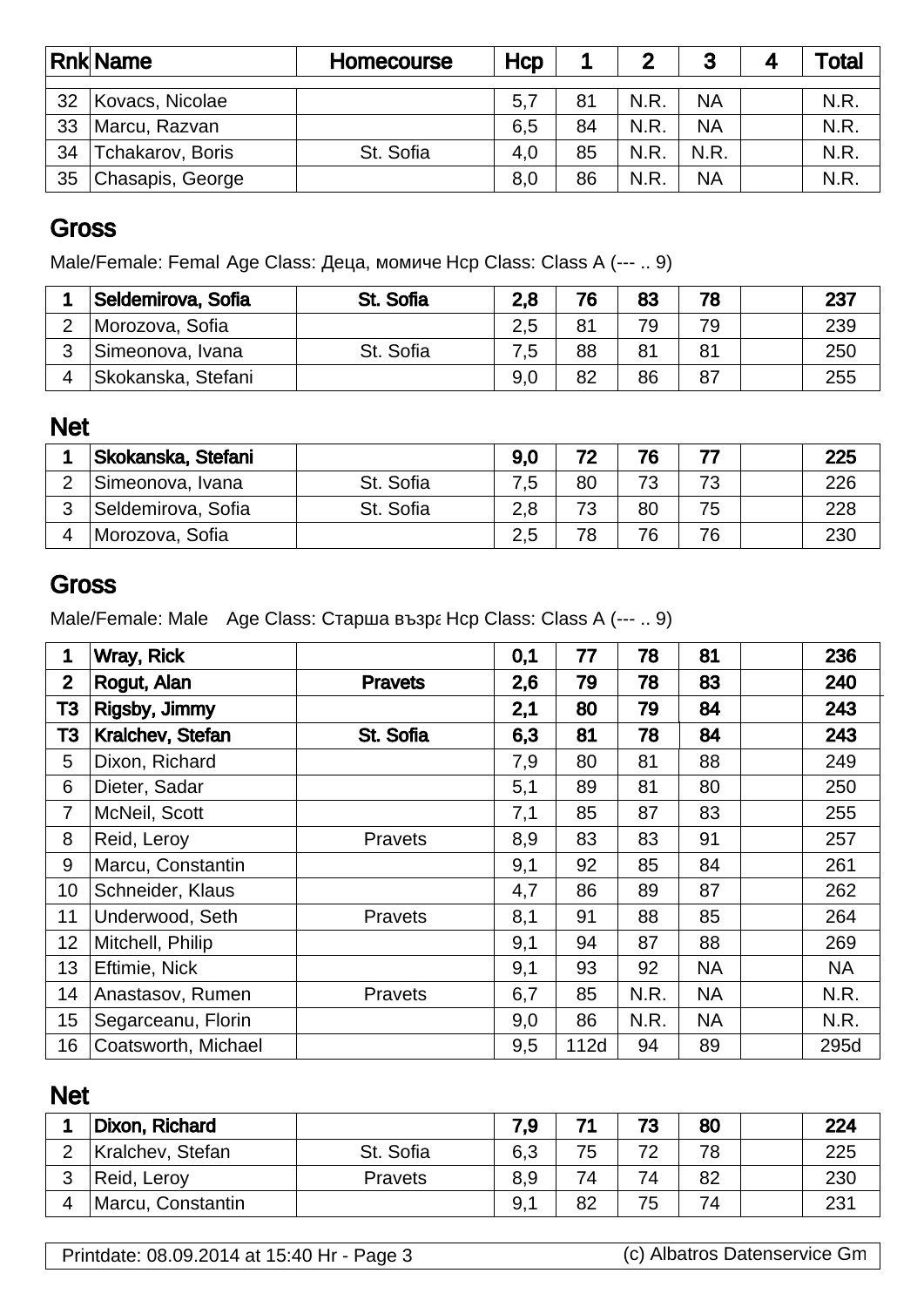|                | <b>Rnk Name</b>              | <b>Homecourse</b>        | Hcp                         | 1    | $\mathbf{2}$ | 3         | 4 | Total     |
|----------------|------------------------------|--------------------------|-----------------------------|------|--------------|-----------|---|-----------|
| T <sub>5</sub> | McNeil, Scott                |                          | 7,1                         | 78   | 80           | 76        |   | 234       |
| T <sub>5</sub> | Rogut, Alan                  | Pravets                  | 2,6                         | 77   | 76           | 81        |   | 234       |
| $\overline{7}$ | Dieter, Sadar                |                          | 5,1                         | 84   | 76           | 75        |   | 235       |
| T <sub>8</sub> | Wray, Rick                   |                          | 0,1                         | 78   | 78           | 81        |   | 237       |
| T <sub>8</sub> | Rigsby, Jimmy                |                          | 2,1                         | 78   | 77           | 82        |   | 237       |
| 10             | Underwood, Seth              | Pravets                  | 8,1                         | 83   | 79           | 76        |   | 238       |
| 11             | Mitchell, Philip             |                          | 9,1                         | 84   | 77           | 78        |   | 239       |
| 12             | Schneider, Klaus             |                          | 4,7                         | 81   | 84           | 82        |   | 247       |
| 13             | Eftimie, Nick                |                          | 9,1                         | 83   | 82           | <b>NA</b> |   | <b>NA</b> |
| 14             | Segarceanu, Florin           |                          | 9,0                         | 77   | N.R.         | <b>NA</b> |   | N.R.      |
| 15             | Anastasov, Rumen             | Pravets                  | 6,7                         | 78   | N.R.         | <b>NA</b> |   | N.R.      |
| 16             | Coatsworth, Michael          |                          | 9,5                         | 102d | 84           | 79        |   | 265d      |
|                | Male/Female: Male Age Class: | $\overline{\phantom{a}}$ | Hcp Class: Class B (10  19) |      |              |           |   |           |
| 1              | Boeckmans, Ivan              |                          | 14,3                        | 45   | 19           | 39        |   | 103       |
| $\mathbf{2}$   | Dimitrov, Nikolay            |                          | 18,0                        | 36   | 24           | 36        |   | 96        |
| 3              | <b>Beshliev, Vatko</b>       |                          | 14,5                        | 34   | 17           | 36        |   | 87        |
| 4              | Beecher, Robbie              | St. Sofia                | 12,6                        | 39   | 16           | 30        |   | 85        |
| T <sub>5</sub> | Jamieson, Paul               |                          | 10,7                        | 32   | 18           | 34        |   | 84        |
| T <sub>5</sub> | Meeusen, Luc                 |                          | 18,0                        | 33   | 18           | 33        |   | 84        |
| T7             | Bilyi, Volodimir             |                          | 17,1                        | 26   | 21           | 29        |   | 76        |
| T7             | Scorpio, Mike                |                          | 15,1                        | 30   | 11           | 35        |   | 76        |
| T7             | Ercin, Berthan               |                          | 19,0                        | 32   | 16           | 28        |   | 76        |
| 10             | Mladenov, Roberto            | St. Sofia                | 18,5                        | 27   | 16           | 32        |   | 75        |
| 11             | Yetkili, Soner               |                          | 10,4                        | 34   | 14           | 25        |   | 73        |
| 12             | Garably, Hasan               |                          | 12,1                        | 29   | 13           | 27        |   | 69        |
| 13             | Mutafchiev, Petko            |                          | 17,1                        | 23   | 16           | 26        |   | 65        |
| 14             | Schoukens, Denis             |                          | 16,1                        | 25   | 15           | 24        |   | 64        |
| 15             | Atanasov, Krasen             |                          | 12,7                        | 26   | 15           | 22        |   | 63        |
| 16             | Roeland, Vanderheyden        |                          | 15,7                        | 21   | 14           | 25        |   | 60        |
| 17             | Ozari, Mehmet                |                          | 13,8                        | 21   | 11           | 25        |   | 57        |
| 18             | Peeters, Michel              |                          | 17,0                        | 15   | 10           | 23        |   | 48        |
| 19             | Nankov, Nikolay              |                          | 16,0                        | 34   | 16           | <b>NA</b> |   | <b>NA</b> |
| 20             | Penev, Nikolay               | St. Sofia                | 16,7                        | 30   | 14           | NA        |   | <b>NA</b> |
| 21             | Dimitrov, Denis              | St. Sofia                | 12,4                        | 23   | 18           | <b>NA</b> |   | <b>NA</b> |

Male/Female: Male Age Class:  $\qquad \qquad$ , Hcp Class: Class C (20 .. ---)

|                | Stanic, Nenad          |                  | 28,0 | 35 | 19 |    |    |
|----------------|------------------------|------------------|------|----|----|----|----|
| $\bullet$      | Yanakiev, Yanaki       | St. Sofia        | 32,5 | 32 | 20 | 18 | 70 |
| $\bullet$<br>υ | <b>Zhelev, Dimitar</b> | <b>St. Sofia</b> | 25,2 | 41 | 12 | 16 | 69 |

22 Andreev, Ivan Pravets 15,3 43 D.Q. D.Q. D.Q. D.Q. 23 Stoyanov, Rumen | St. Sofia | 14,1 | 35 | NA | NA | NA 24 Stan, Gabriel 15,5 31 N.R. NA N.R. 25 Frazer, Malcolm | 15,1 30 NA NA NA NA NA